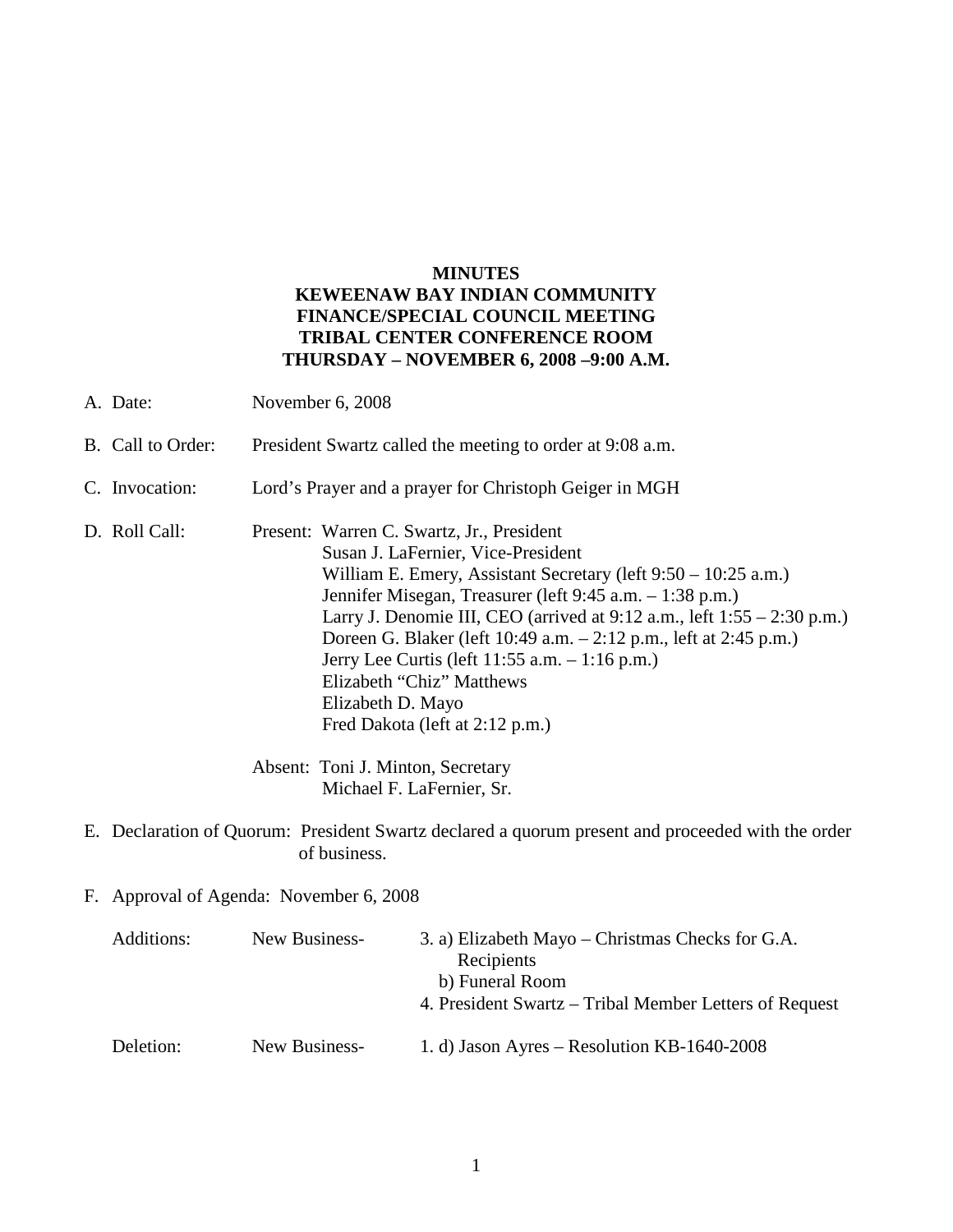**MOTION MADE BY JENNIFER MISEGAN TO APPROVE THE AGENDA WITH THE CHANGES. SUPPORTED BY JERRY LEE CURTIS. EIGHT IN FAVOR (Susan J. LaFernier, William E. Emery, Jennifer Misegan, Doreen G. Blaker, Jerry Lee Curtis, Elizabeth "Chiz" Matthews, Elizabeth D. Mayo, Fred Dakota), OPPOSED - 0, ABSTAINING - 0, THREE ABSENT (Toni J. Minton, Larry J. Denomie III, Michael F. LaFernier, Sr.), MOTION CARRIED.**

G. For Your Information:

# **Larry Denomie III arrived at 9:12 a.m.**

1. Policies and Procedures for Pre-Primary Program for review

## H. Old Business:

- 1. Diana Chaudier, Election Board Chair
	- a) Certification of the November 1, 2008 Primary Election Results Twelve ran in the Baraga District and five ran in the L'Anse District. There were 614 eligible voters and 392 voted – 64%.

**MOTION MADE BY FRED DAKOTA TO CERTIFY THE PRIMARY ELECTION RESULTS. SUPPORTED BY DOREEN G. BLAKER. EIGHT IN FAVOR (Susan J. LaFernier, William E. Emery, Jennifer Misegan, Doreen G. Blaker, Jerry Lee Curtis, Elizabeth "Chiz" Matthews, Elizabeth D. Mayo, Fred Dakota), OPPOSED - 0, ONE ABSTAINING (Larry J. Denomie III), TWO ABSENT (Toni J. Minton, Michael F. LaFernier, Sr.), MOTION CARRIED.**

- b) Review of the 2008 General Election Timeline for the December 13, 2008 Election no action required.
- I. New Business:
	- 1. Jason Ayres, Realty Officer
		- a) Resolution KB-1636-2008 Mary Wilson Acquisition for 8.25 acres on Brewery Road in L'Anse.

**MOTION MADE BY ELIZABETH D. MAYO TO APPROVE RESOLUTION KB-1636-2008 MARY WILSON ACQUISITION. SUPPORTED BY SUSAN J. LAFERNIER. NINE IN FAVOR (Susan J. LaFernier, William E. Emery, Jennifer Misegan, Larry J. Denomie III, Doreen G. Blaker, Jerry Lee Curtis, Elizabeth "Chiz" Matthews, Elizabeth D. Mayo, Fred Dakota), OPPOSED - 0, ABSTAINING - 0, TWO ABSENT (Toni J. Minton, Michael F. LaFernier, Sr.), MOTION CARRIED.**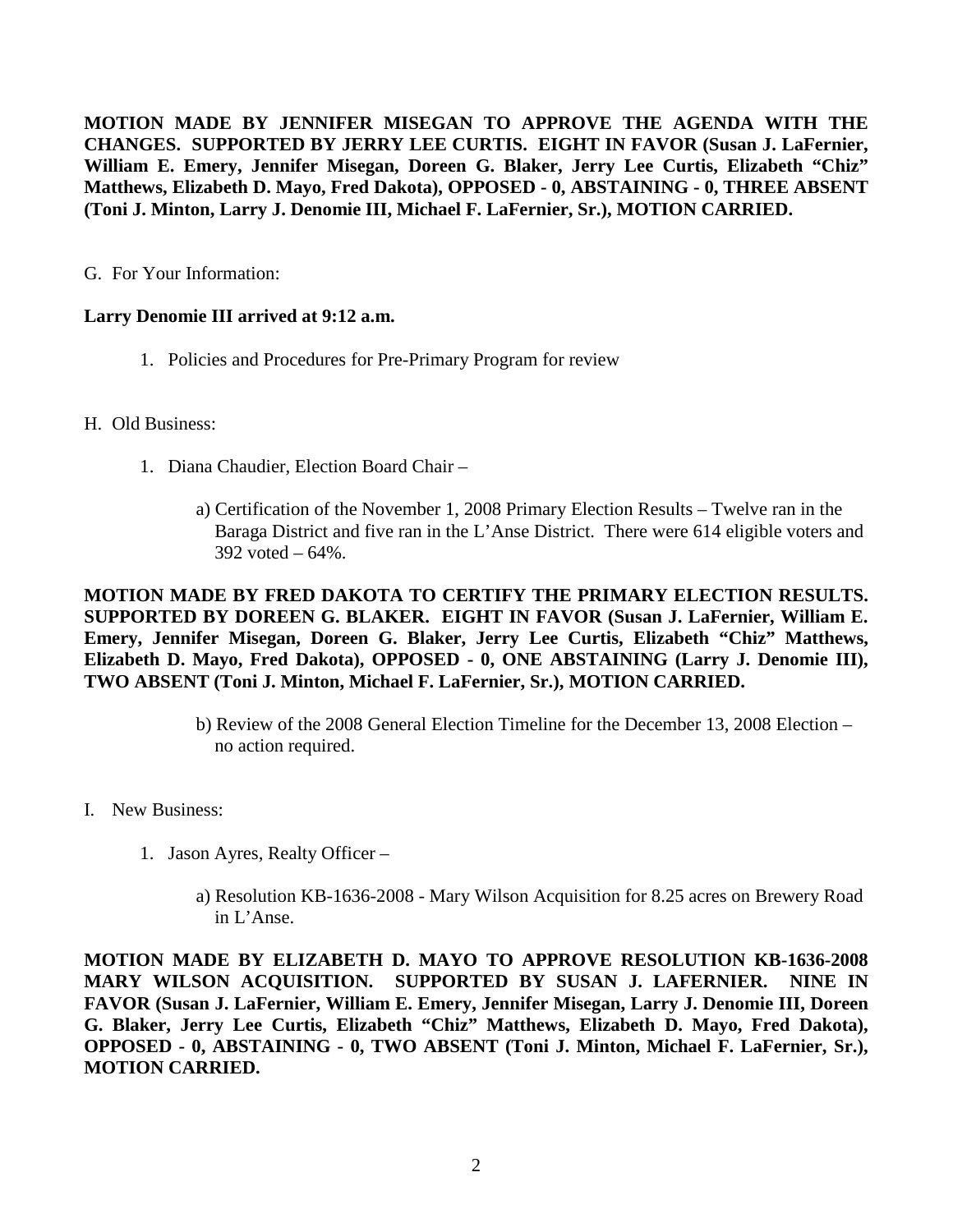b) Resolution KB-1637-2008 – Donald Stolp Residential Lease Modification to cancel his previous lease approved on July 15, 2002 and issue a new lease that is consistent with the terms and conditions that are currently in use.

**MOTION MADE BY DOREEN G. BLAKER TO APPROVE RESOLUTION KB-1637-2008 DONALD STOLP LEASE MODIFICATION. SUPPORTED BY WILLIAM E. EMERY. NINE IN FAVOR (Susan J. LaFernier, William E. Emery, Jennifer Misegan, Larry J. Denomie III, Doreen G. Blaker, Jerry Lee Curtis, Elizabeth "Chiz" Matthews, Elizabeth D. Mayo, Fred Dakota), OPPOSED - 0, ABSTAINING - 0, TWO ABSENT (Toni J. Minton, Michael F. LaFernier, Sr.), MOTION CARRIED.**

c) Resolution KB-1639-2008 – Kyle Stein Residential Lease

**MOTION MADE BY DOREEN G. BLAKER TO APPROVE RESOLUTION KB-1639-2008 KYLE STEIN RESIDENTIAL LEASE. SUPPORTED BY ELIZABETH "CHIZ" MATTHEWS. NINE IN FAVOR (Susan J. LaFernier, William E. Emery, Jennifer Misegan, Larry J. Denomie III, Doreen G. Blaker, Jerry Lee Curtis, Elizabeth "Chiz" Matthews, Elizabeth D. Mayo, Fred Dakota), OPPOSED - 0, ABSTAINING - 0, TWO ABSENT (Toni J. Minton, Michael F. LaFernier, Sr.), MOTION CARRIED.**

d) Resolution KB-1642-2008 – Ronald Hueckstaedt Recreational Lease

**MOTION MADE BY LARRY J. DENOMIE III TO APPROVE RESOLUTION KB-1642-2008 RONALD HUECKSTAEDT RECREATIONAL LEASE. SUPPORTED BY DOREEN G. BLAKER. NINE IN FAVOR (Susan J. LaFernier, William E. Emery, Jennifer Misegan, Larry J. Denomie III, Doreen G. Blaker, Jerry Lee Curtis, Elizabeth "Chiz" Matthews, Elizabeth D. Mayo, Fred Dakota), OPPOSED - 0, ABSTAINING - 0, TWO ABSENT (Toni J. Minton, Michael F. LaFernier, Sr.), MOTION CARRIED.**

e) Resolution KB-1643-2008 – Kim Klopstein Recreational Lease

**MOTION MADE BY LARRY J. DENOMIE III TO APPROVE RESOLUTION KB-1643-2008 KIM KLOPSTEIN RECREATIONAL LEASE. SUPPORTED BY DOREEN G. BLAKER. NINE IN FAVOR (Susan J. LaFernier, William E. Emery, Jennifer Misegan, Larry J. Denomie III, Doreen G. Blaker, Jerry Lee Curtis, Elizabeth "Chiz" Matthews, Elizabeth D. Mayo, Fred Dakota), OPPOSED - 0, ABSTAINING - 0, TWO ABSENT (Toni J. Minton, Michael F. LaFernier, Sr.), MOTION CARRIED.**

2. Todd Warner, NRD – Power Dam Road Property Work Information (Brownfield Site Update)

[Not Present – Return to Later in the Day]

**Break: 9:37 – 10:02 a.m.**

**Jennifer Misegan left at 9:45 a.m.**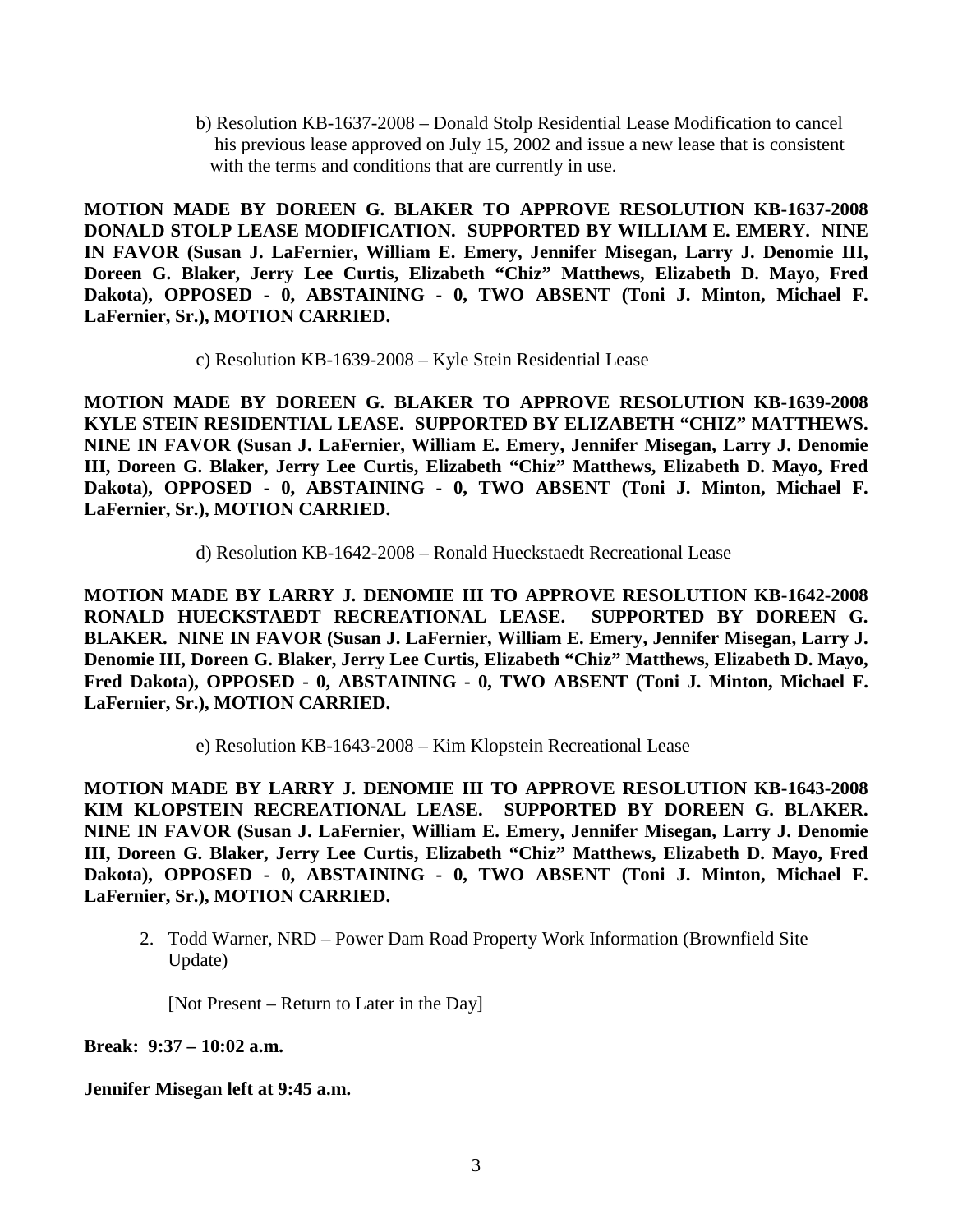### **William Emery left at 9:50 a.m.**

- 3. Elizabeth Mayo
	- a) Christmas Checks for G.A. Recipients This will be brought back at the November 13, 2008 meeting, with Debra Picciano, to discuss options in preventing the recipients from being penalized for receiving the Christmas check.
	- b) Funeral Room at the Senior Center The floor is buckling and there is a dispute as to who is responsible for the repair. Sarah Smith stated there is a punch list that will be reviewed and the final payment can be held. A letter will be sent to Ojibwa Builders regarding the completion of the project and to review the punch list.

### **William Emery returned at 10:25 a.m.**

The Council discussed questions over the use of the Funeral Room, whether it will be used strictly for Traditional Funerals or exactly who will be able to utilize it for funerals.

Gerry Mantila, Cultural Committee Chair stated that for the grant the Funeral Room was intended for the use of Traditional Funerals only. The Catholics and Methodists can be buried by their respective churches. Traditional funerals and drumming are not held at the Methodist Church. When the Cultural Committee tried to have a Traditional Funeral in the Community room at the Ojibwa Seniors Center, they were denied. The request from the Cultural Committee was for a Traditional Funeral room so there would be a place to hold Traditional funerals.

Elizabeth Mayo stated the room belongs to the Community and therefore any Community member should be allowed to utilize the room.

The Council will decide upon the use of the room and the President will oversee it. The President would make a decision on who will be able to use the room if there are two funerals at once. The room, however, will not be used as a sewing room.

### **Doreen Blaker left at 10:49 a.m.**

**MOTION MADE BY JERRY LEE CURTIS TO ALLOW THE CEREMONIAL FUNERAL ROOM AT THE KBIC OJIBWA SENIOR CENTER TO BE UNDER THE AUTHORITY OF THE KBIC TRIBAL PRESIDENT FROM THIS DAY FORWARD AND TO BE UTILIZED FOR EITHER TRADITIONAL FUNERALS OR WHAT THE FAMILY REQUESTS, REGARDLESS OF WHAT THEIR BELIEFS ARE. SUPPORTED BY ELIZABETH D. MAYO. SEVEN IN FAVOR (Susan J. LaFernier, William E. Emery, Larry J. Denomie III, Jerry Lee Curtis, Elizabeth "Chiz" Matthews, Elizabeth D. Mayo, Fred Dakota), OPPOSED - 0, ABSTAINING - 0, FOUR ABSENT (Toni J. Minton, Jennifer Misegan, Doreen G. Blaker, Michael F. LaFernier, Sr.), MOTION CARRIED.**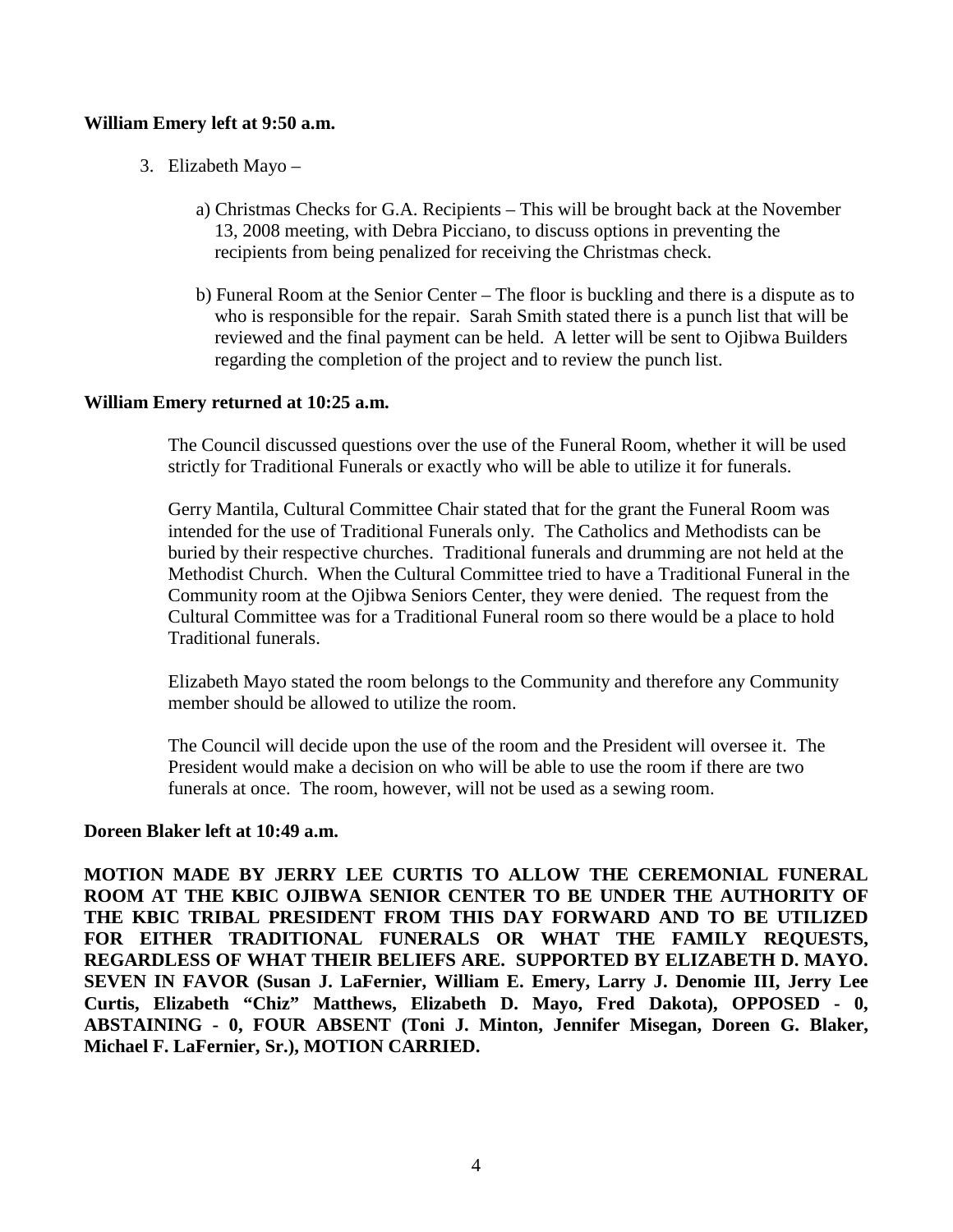[Return to New Business #2]

Todd Warner, NRD – Power Dam Road Property Work Information (Brownfield Site Update) – Soil samples have been taken and the results should be received in the next couple of months.

- J. Closed Session:
	- 1. Todd Warner, NRD
		- a) Former Pines Gas Station Bids and Contractor Selection
		- b) Draper Lakeshore Brownfield Property Bids and Contractor Selection
		- c) Baraga Village Spring Cleanup Invoice

**MOTION MADE BY LARRY J. DENOMIE III TO GO INTO CLOSED SESSION AT 10:57 A.M. SUPPORTED BY WILLIAM E. EMERY. FIVE IN FAVOR (Susan J. LaFernier, William E. Emery, Larry J. Denomie III, Jerry Lee Curtis, Elizabeth "Chiz" Matthews), TWO OPPOSED (Elizabeth D. Mayo, Fred Dakota), ABSTAINING - 0, FOUR ABSENT (Toni J. Minton, Jennifer Misegan, Doreen G. Blaker, Michael F. LaFernier, Sr.), MOTION CARRIED.**

**MOTION MADE BY WILLIAM E. EMERY TO GO INTO OPEN SESSION AT 11:35 A.M. SUPPORTED BY ELIZABETH "CHIZ" MATTHEWS. SEVEN IN FAVOR (Susan J. LaFernier, William E. Emery, Larry J. Denomie III, Jerry Lee Curtis, Elizabeth "Chiz" Matthews, Elizabeth D. Mayo, Fred Dakota), OPPOSED - 0, ABSTAINING - 0, FOUR ABSENT (Toni J. Minton, Jennifer Misegan, Doreen G. Blaker, Michael F. LaFernier, Sr.), MOTION CARRIED.**

[Return to New Business #4]

4. President Swartz – Tribal Member Letters of Request (2) – One member is requesting tires for her vehicle and another member is requesting assistance to obtain his driver's license.

Emergency Funding Amendment to include Tires-

**MOTION MADE BY LARRY J. DENOMIE III TO AMEND THE EMERGENCY FUNDING POLICY TO INCLUDE THE REPLACEMENT OF TIRES UP TO \$300.00 AND TO MEET THE REQUIREMENTS OF THE POLICY, EFFECTIVE OCTOBER 1, 2008. SUPPORTED BY SUSAN J. LAFERNIER. SEVEN IN FAVOR (Susan J. LaFernier, William E. Emery, Larry J. Denomie III, Jerry Lee Curtis, Elizabeth "Chiz" Matthews, Elizabeth D. Mayo, Fred Dakota), OPPOSED - 0, ABSTAINING - 0, FOUR ABSENT (Toni J. Minton, Jennifer Misegan, Doreen G. Blaker, Michael F. LaFernier, Sr.), MOTION CARRIED.**

Discussion regarding the driver's license request. No action taken until later into the meeting. (Fred Dakota and Elizabeth Mayo out of the room)

**Lunch: 11:55 a.m. – 1:10 p.m. (Absent after lunch break – Toni Minton, Jennifer Misegan, Doreen Blaker, Jerry Lee Curtis, and Mike LaFernier, Sr.)**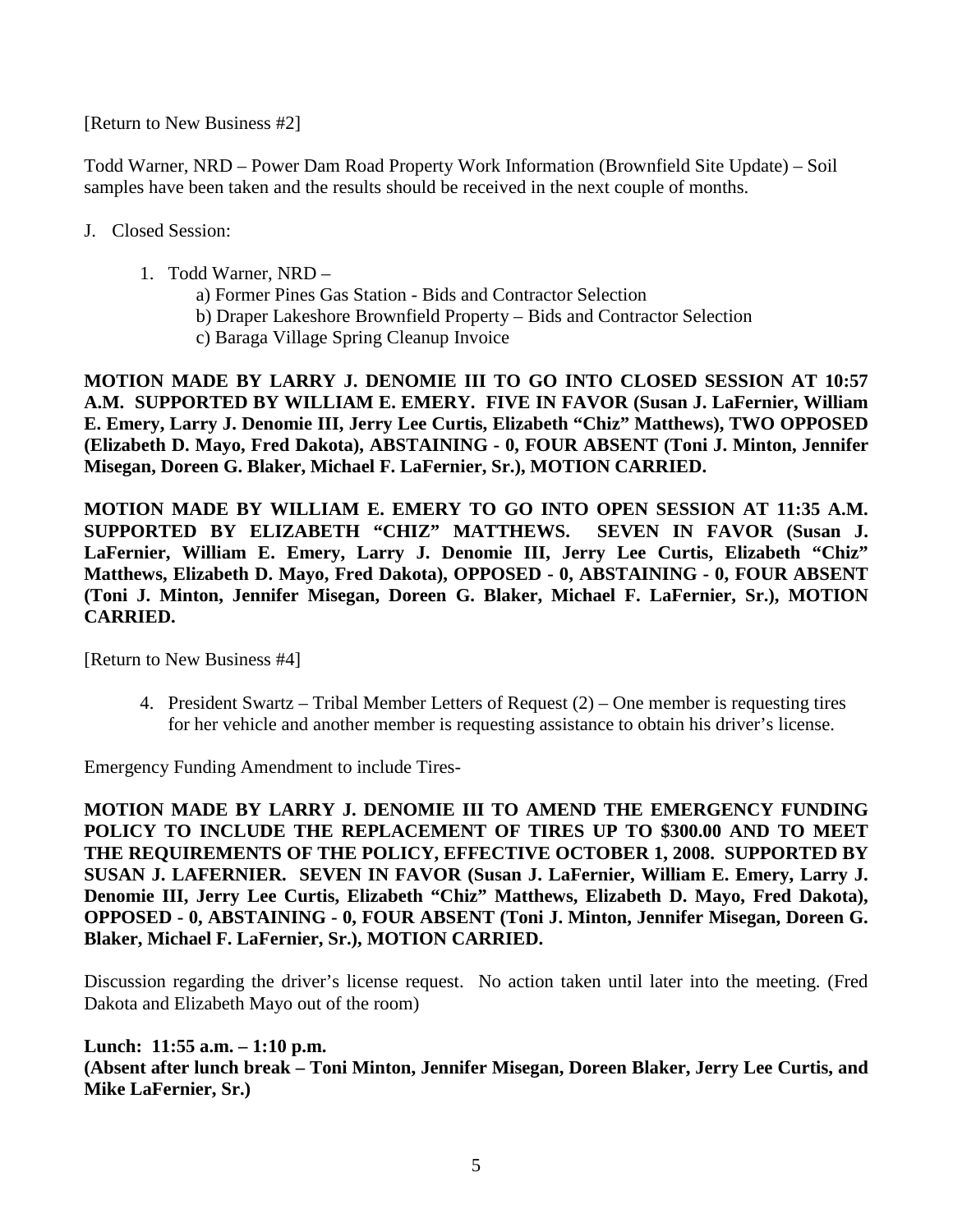Former Pines Gas Station - Bids and Contractor Selection

**MOTION MADE BY SUSAN J. LAFERNIER TO APPROVE THE BID FROM U.P. ENGINEERS AND ARCHITECTS FOR \$8,800.00 FOR THE INSTALLATION OF AN ADDITIONAL MONITORING WELL AND THE DEVELOPMENT OF A CORRECTIVE ACTION PLAN AT THE FORMER PINES GAS STATION, OUT OF TRIBAL SUPPORT. SUPPORTED BY ELIZABETH "CHIZ" MATTHEWS. FOUR IN FAVOR (Susan J. LaFernier, William E. Emery, Elizabeth "Chiz" Matthews, Fred Dakota), ONE OPPOSED (Elizabeth D. Mayo), ONE ABSTAINING (Larry J. Denomie III), FIVE ABSENT (Toni J. Minton, Jennifer Misegan, Doreen G. Blaker, Jerry Lee Curtis, Michael F. LaFernier, Sr.), MOTION CARRIED.**

Draper Lakeshore Brownfield Property – Bids and Contractor Selection for Test Trenching

**MOTION MADE BY WILLIAM E. EMERY TO APPROVE THE TRIBAL CONSTRUCTION COMPANY AS THE LOW BIDDER FOR CONDUCTING THE ENVIRONMENTAL INVESTIGATION WORK AT THE DRAPER LAKESHORE BROWNFIELD PROPERTY. SUPPORTED BY FRED DAKOTA. FIVE IN FAVOR (Susan J. LaFernier, William E. Emery, Elizabeth "Chiz" Matthews, Elizabeth D. Mayo, Fred Dakota), OPPOSED - 0, ONE ABSTAINING (Larry J. Denomie III), FIVE ABSENT (Toni J. Minton, Jennifer Misegan, Doreen G. Blaker, Jerry Lee Curtis, Michael F. LaFernier, Sr.), MOTION CARRIED.**

Baraga Village Spring Cleanup Invoice -

**MOTION MADE BY ELIZABETH D. MAYO TO APPROVE PAYMENT OF \$4,048.80 TO THE BARAGA VILLAGE FOR THE SPRING CLEANUP AND TO HAVE THE TRIBAL CHAIRMAN SIGN A LETTER TO THE VILLAGE MANAGER REGARDING THE MISUNDERSTANDING ON THE COSTS OF THE CLEANUP. SUPPORTED BY FRED DAKOTA. FIVE IN FAVOR (William E. Emery, Larry J. Denomie III, Elizabeth "Chiz" Matthews, Elizabeth D. Mayo, Fred Dakota), ONE OPPOSED (Susan J. LaFernier), ABSTAINING - 0, FIVE ABSENT (Toni J. Minton, Jennifer Misegan, Doreen G. Blaker, Jerry Lee Curtis, Michael F. LaFernier, Sr.), MOTION CARRIED.**

K. Closed Session:

- 2. Sarah Smith, CEO Assistant UPEA Architect Contract/Approval of Design (deleted during the meeting)
- 3. Budget Reviews Francis LaPointe/Sarah Smith/Dawn Richards Present
- 4. John Baker, Attorney

**MOTION MADE BY ELIZABETH "CHIZ" MATTHEWS TO GO INTO CLOSED SESSION AT 1:15 P.M. SUPPORTED BY SUSAN J. LAFERNIER. FOUR IN FAVOR (Susan J. LaFernier, William E. Emery, Larry J. Denomie III, Elizabeth "Chiz" Matthews), TWO OPPOSED (Elizabeth D. Mayo, Fred Dakota), ABSTAINING - 0, FIVE ABSENT (Toni J. Minton, Jennifer Misegan, Doreen G. Blaker, Jerry Lee Curtis, Michael F. LaFernier, Sr.), MOTION CARRIED.**